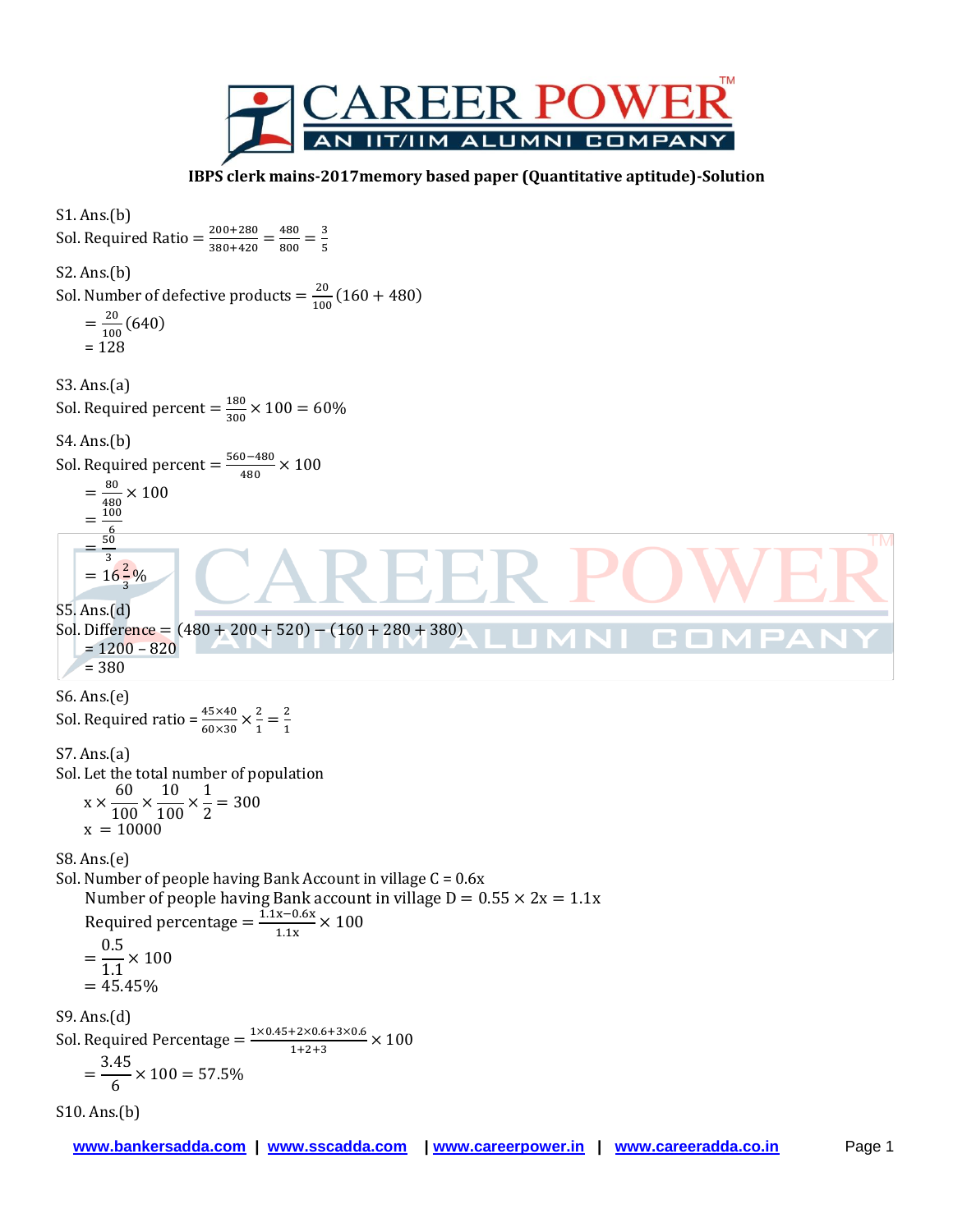Sol. Required percentage  $=\frac{6}{5}$  $\frac{1}{40}$   $\times$ S11. Ans.(d) Sol. If the side of a right angle triangle is a, b and c and printer is P and area is ∆ then In-radius  $=\frac{1}{2}$  $\frac{1}{2}$ (a + b – c)  $0r = \frac{2\Delta}{R}$ P Either using sentence B or using sentences A and C S12. Ans.(d) Sol. A → Amount = 9331.2, time = 2 year  $B \rightarrow$  difference between CI and SI = 51.2 for two years  $C \rightarrow P \rightarrow 8000$ From B & C  $8000 \times R^2$  $51.2 = 100<sup>2</sup>$ From A and C 9  $\frac{1}{8000} \times$  $r = 8\%$ S13. Ans.(d) Sol. **(A)** Q P **TM** efficiency 1.6 1 time  $1 \t1.6$  $1.6t = 8$  $t = 5$  days C O  $\blacktriangle$  : time taken by Q is 5 days **(B)**  $\mathbf{1}$  $\mathbf{1}$  $\mathbf{1}$  $\frac{1}{p+q} = \frac{1}{p} +$  $\frac{1}{q}$  $13 \quad 1 \quad 1$  $=\frac{1}{8}$  +  $\overline{40}$  $8<sup>1</sup>q$  $\mathbf{1}$  $\mathbf{1}$  $\mathbf{1}$  $=$ q 4 8  $q = 8$  days **(C)** P Q efficiency  $\frac{125}{2}$  100 2 time 8 5 Time taken by Q is 5 days S14. Ans.(e) Sol. from A, B & C Non-voting population of a certain country  $=\frac{7}{16}$  $\frac{70}{100}$  × 30 milion  $= 21$  milion S15. Ans.(b) Sol. Profit = 300  $A \rightarrow CP = 1200 - 300 = 900$ **www.bankersadda.com | www.sscadda.com | www.careerpower.in | www.careeradda.co.in** Page 2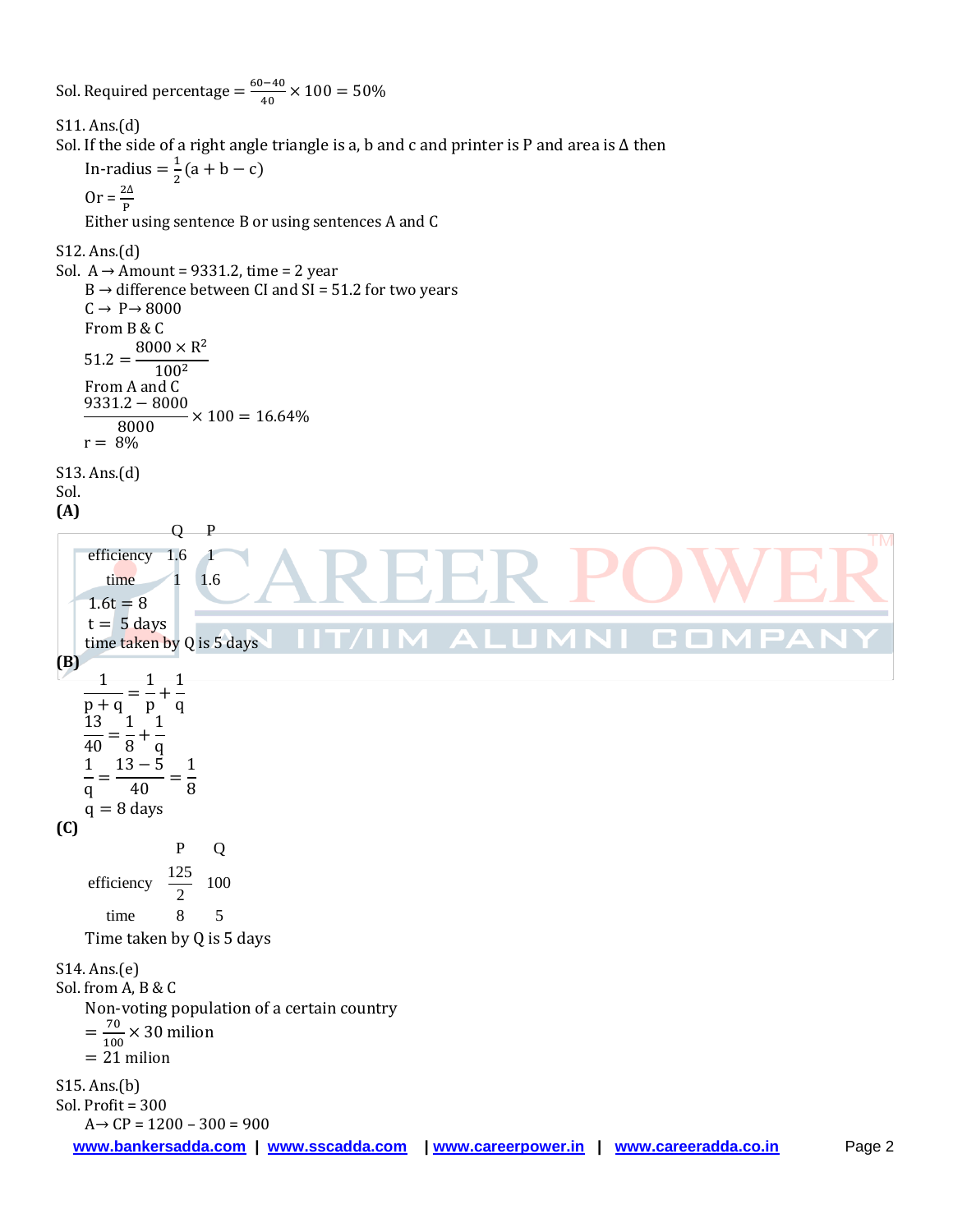% profit= $\frac{3}{8}$  $\frac{300}{900}$  × 100 = 33 $\frac{1}{3}$  $B \rightarrow 25 \rightarrow 400$  $1\% \rightarrow 16$  $100\% \rightarrow 1600$  $CP = 1200 - 300 = 900$ % profit  $=\frac{3}{8}$  $\frac{300}{900}$  × 100 = 33 $\frac{1}{3}$  $C \rightarrow \frac{9}{2}$  profit =  $\frac{3}{2}$  $\frac{300}{900}$  × 100 = 33 $\frac{1}{3}$ S16. Ans.(a) Sol.  $x = \pm 12$  $y = 12$  $\therefore$  X  $\leq$  y S17. Ans.(a) Sol.  $x = 2, \frac{5}{3}$  $\overline{c}$ 5  $y = 4$ ,  $\overline{c}$  $\therefore$  X  $\leq$  y S18. Ans.(a); Sol.  $x = 7, 8$   $y = 5, 1$  $x > y$ . S19. Ans.(a); **TM**  $\sqrt{102}$ Sol.  $x =$  $x > \sqrt{2}$  $\sqrt{2}$ y :  $\sqrt{1}$  $x > y$ n. **The State** S20. Ans.(c); Sol. x = 183  $y = 200$  $x < y$ . S21. Ans.(c) Sol. Let pipes A and B takes t minutes together. A will take  $(t + 3)$  minutes to fill the tank B will tank  $\left(t+\frac{6}{5}\right)$  $\frac{3}{3}$ ) minutes to fill the tank 3  $\mathbf{1}$  $\mathbf{1}$  $+\frac{1}{3}$  $=$  $t+3$ t  $3t+64+3t+9$  $=\frac{1}{1}$  $(t+3)(3t+64)$  t  $6t^2 + 73t = 3t^2 + 64t + 9t +$  $3t^2$  $(t^2 - 64) =$  $t = 8$  minutes S22. Ans.(d) Sol. Marks of T = 75 Marks of  $R = 65$ Marks of  $Q = 110$ Marks of  $P = 85$ Marks of  $U = 120$ Maximum marks = 200 Required percentage  $=\frac{120}{200}$   $\times$ **www.bankersadda.com | www.sscadda.com | www.careerpower.in | www.careeradda.co.in** Page 3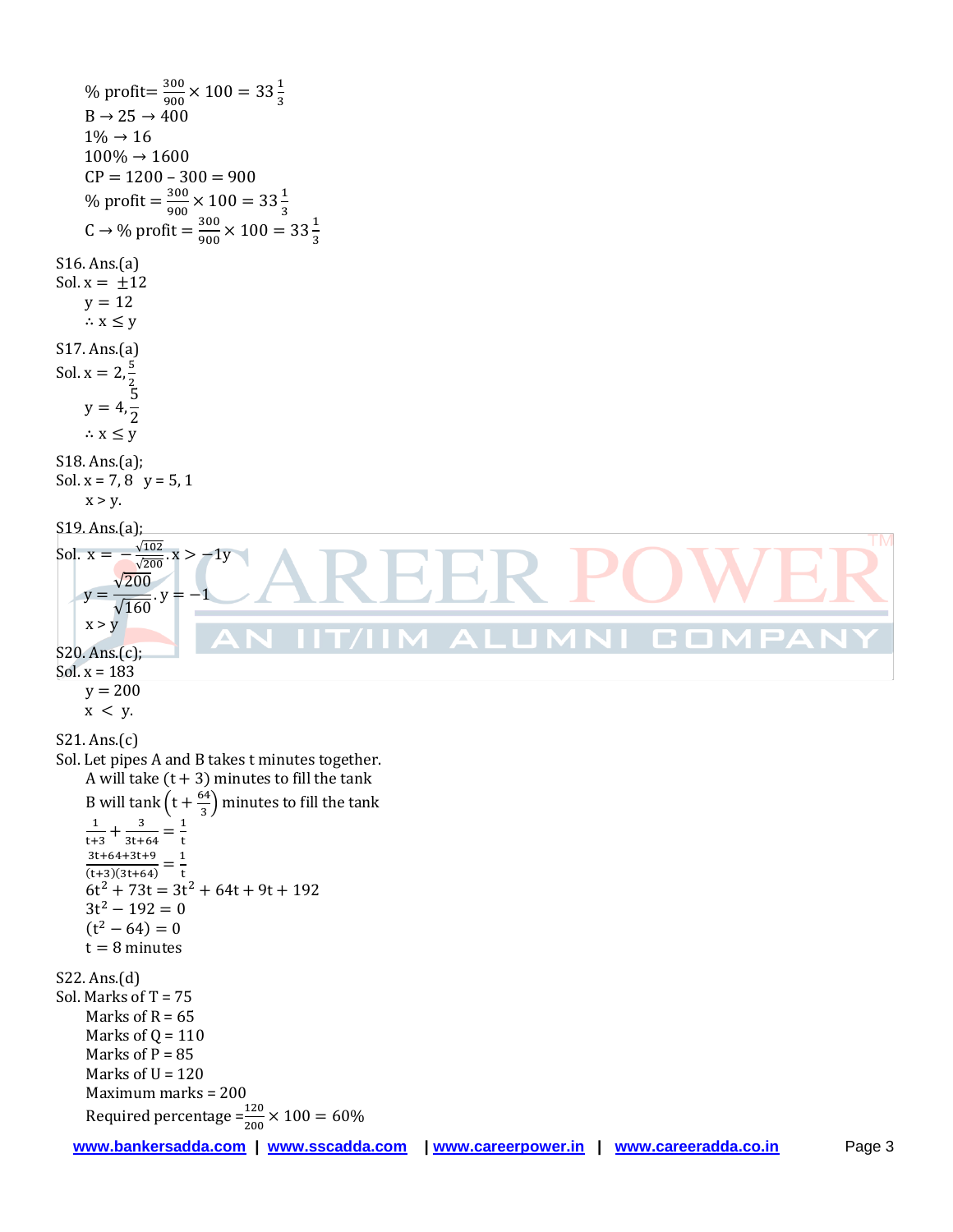S23. Ans.(d) Sol. Let the largest and smallest angles be x and 3x. Now  $x + 3x + 56 = 180$  $x = 31$ largest angle = 93°. S24**.** Ans.(a) Sol. Let the odd numbers be x,  $x + 2$ ,  $x + 4$ ,  $x + 6$  and the even numbers be y,  $y + 2$ ,  $y + 4$ . Now  $(4x + 12) - (3y + 6) = 20$ And  $(y + 4) - (x + 6) = 5$ Solving them, we get  $x = 35$  and  $y = 42$ Required sum =  $35 + 42 = 77$ S25. Ans.(b) Sol. Let initial CP of book is x. CP to Shishir= $\frac{120}{100} \times \frac{1}{1}$  $\frac{125}{100} \times \frac{9}{10}$  $\frac{90}{100}X$ Required percentage decrease= $\frac{1.35x-x}{1.35x}$   $\times$ S26. Ans.(d) Sol  $.5\%$ SP  $\rightarrow$  14  $SP \rightarrow 280$  $1.4CP = 280$ CP=200 New CP= $\frac{80}{100}$  × **TM** Profit=224-200=24 S27. Ans.(b) Sol.  $P_1(1+\frac{1}{10})$  $\frac{10}{100}$ )<sup>2</sup> = P<sub>2</sub>(1 +  $\frac{1}{10}$ 3  $\frac{10}{100}$ P  $\frac{P_1}{P_2} = \frac{1}{1}$ Œ  $\overline{\mathbf{1}}$  $P_2 = \frac{1}{2}$  $rac{10}{21}$  X S28. Ans.(a) Sol. Total amount =  $9000\left(\frac{8}{4}\right)$  $\frac{8\times2}{100} + \frac{9}{100}$  $\frac{1.5 \times 4}{100} + \frac{1}{1}$  $\frac{11\times2}{100} + \frac{12\times4}{100} +$ S29. Ans. (a) Sol. Ratio of investment  $A$  : B : C  $(8000\times12)(12000\times4)+(16000\times8)$   $(16000\times9)+(12000\times3)$  24 : 44 : 45 Share of A =  $\frac{24}{113} \times 22600 =$  Rs. 4800 S30. Ans.(a) Sol. Let speed of the trains =  $x$ ,  $y$  km/h 9  $\frac{y}{x+y}$  = 4, x + y = 23, x  $x = 15$  kmph  $y = 8$  kmph S31. Ans.(b) Sol.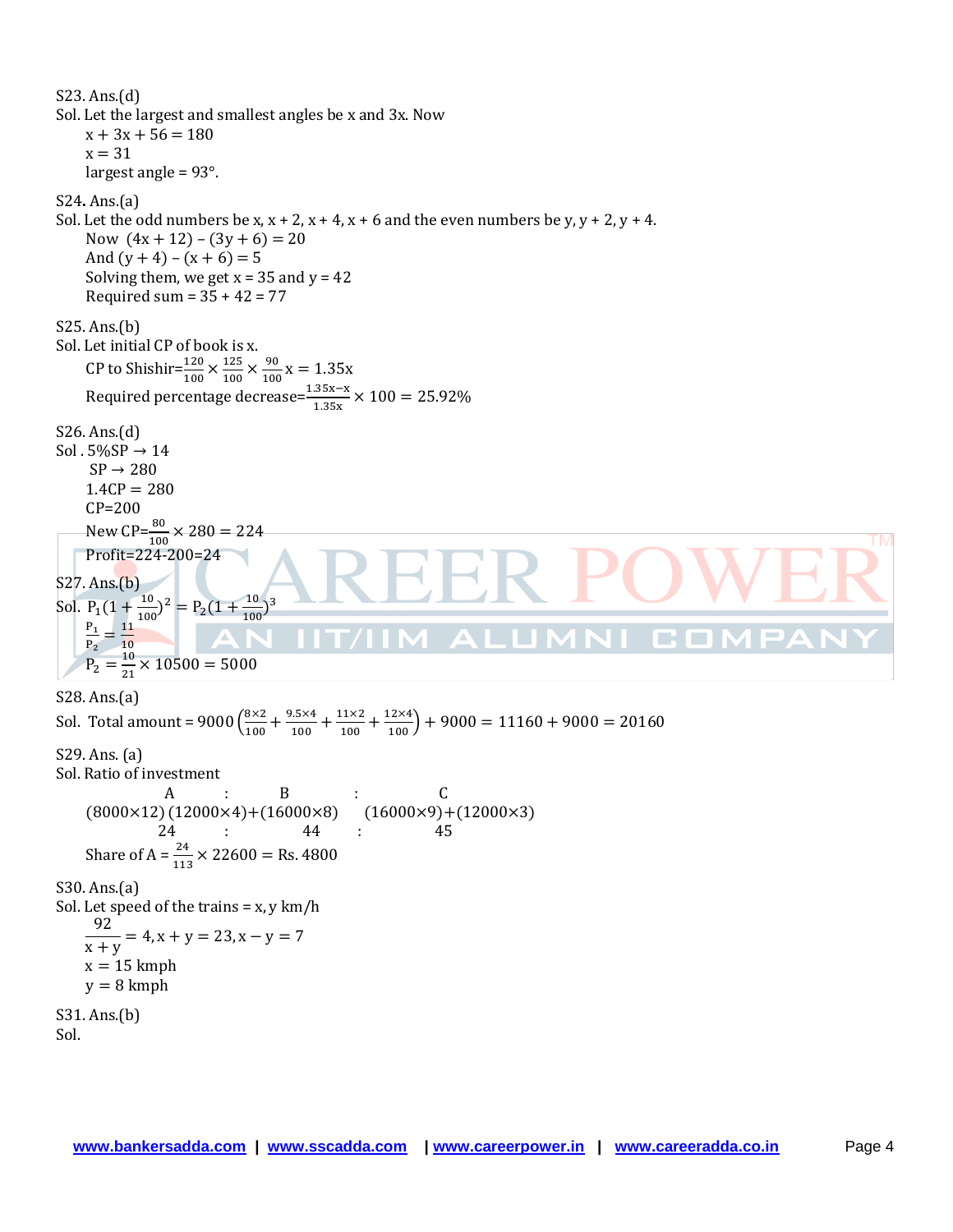$A + B$  —  $B + C$  - 3 - $C + A$ Total efficiency =  $\frac{3}{2}$ Time = 2 hours S32. Ans.(a) Sol. At the three years amount will be  $=15000+\frac{1}{2}$  $\mathbf{1}$  $= 18600$  Rs. Now, after three years C.I. annually So amount =  $18600\left(1+\frac{10}{100}\right)^2$  $= 22506$  Rs. S33. Ans.(e) Sol.  $AB = 60$  km Ram's speed  $=x$  kmph Syham's speed =  $y$  kmph  $\frac{60}{x} - \frac{6}{y}$  …………..(i) 6  $\frac{50}{y} - \frac{6}{2}$  $\frac{60}{2x} = \frac{1}{2}$  ……………(ii) From (i) and (ii) **TM**  $x = 20$  kmph S34. Ans.(d) Sol. Let initially Cask holds V litres of wine  $\left(\frac{6}{V}\right)^2$ Amount of left of wine  $=\left(1-\frac{6}{V}\right)$ **College**  $\overline{c}$  $\mathbf{1}$  $=(1-\frac{6}{v})$  $\frac{6}{V}$  $\mathbf{1}$  $\left(\frac{6}{V}\right)^2$  $\mathbf{1}$  $\frac{121}{144} = \left(1 - \frac{6}{v}\right)$  $\mathbf{1}$  $\frac{11}{12} = 1 - \frac{6}{v}$ V 6  $\frac{1}{ }$  $\frac{6}{V} = \frac{1}{12}$ <br>V = 72 litres V S35. Ans.(c) Sol. Distance travelled by passenger train in  $(9 - 4) = 5$  hours  $= 5 \times 30 = 150$  km time required to cross the passenger train by mail train  $=\frac{1}{\sqrt{1-\epsilon}}$  $\frac{150}{(45-30)}$  = 10 hour so second train will overtake the first, 10 hours after the second train starts S36. Ans.(e) Sol.  $\times$  0.5 + 1,  $\times$  1-1,  $\times$  1.5 + 1,  $\times$  2 - 1,  $\times$  2.5 + 1  $22 \times 2.5 + 1 = 56$ S37. Ans.(c) Sol.  $\frac{1}{2}$ I  $\overline{36}$ 21 56 6 11  $\mathbf{H}$ 5  $82 + 56 = 138$ S38. Ans.(d)**www.bankersadda.com | www.sscadda.com | www.careerpower.in | www.careeradda.co.in** Page 5